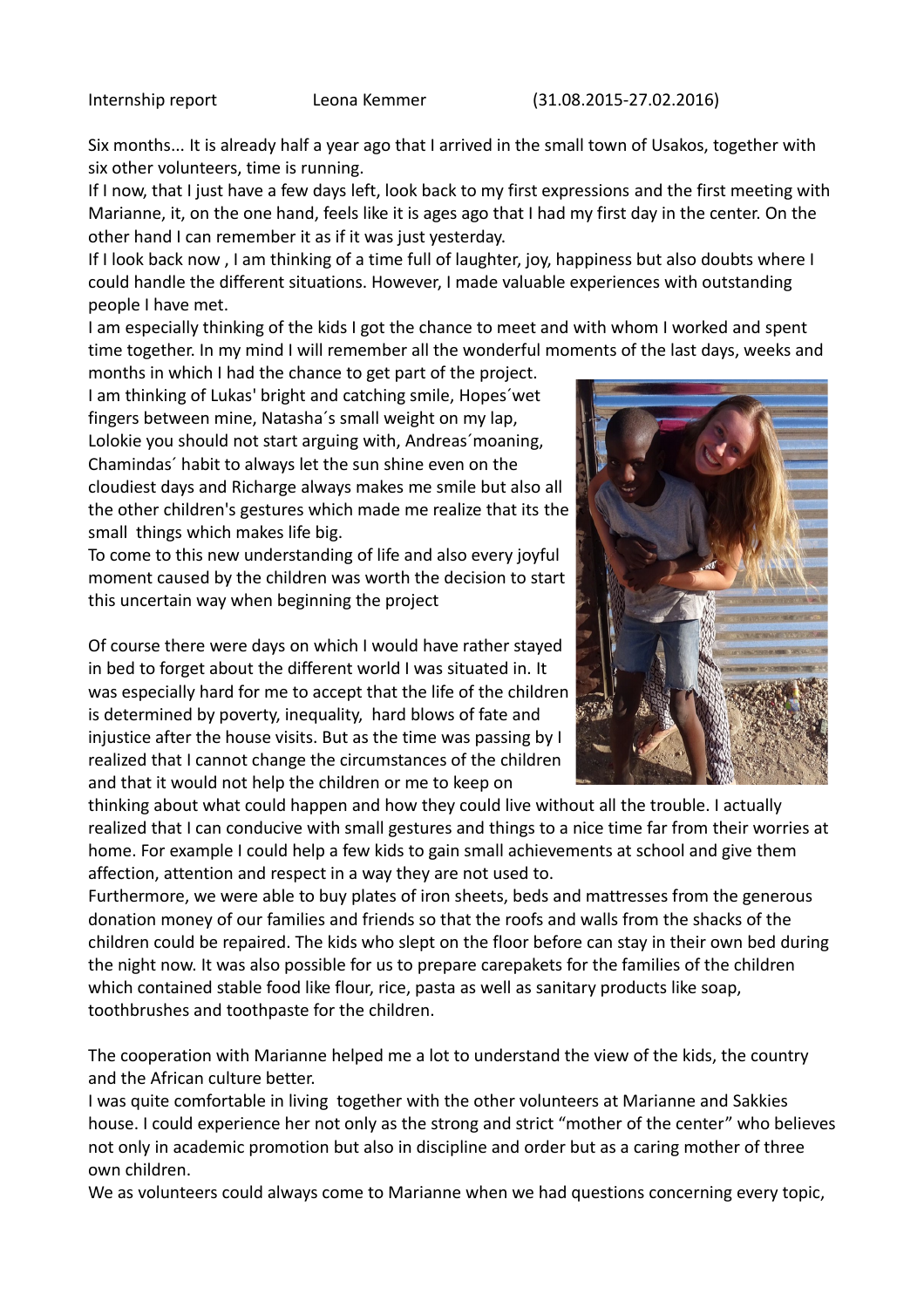we were worrying about something or if we did not feel good or even sick. She always had some household remedies to help us with things like skin and hair problems.

Even if our different ways of thinking about right and wrong sometimes caused a discussion, we were almost every time able to agree on a middle course or if not had to admit that we were guests in another country with another culture.

I liked my daily everyday life with the collective meals, studytime and activity time. Due to the fact that every volunteer had her own study time group with a few kids of the same age it was easier for us to care about each child and to adapt to all the different states of knowledge. Although I knew that the educational level of the school here could not be compared to the school system in Germany, I was still shocked about the knowledge of my second and later third grade. It was not easy to identify the level of each kid in the first days because we just had the reports from the term before but no opportunity to talk to the teachers.

One wish for the future terms from my side would be a better communication between volunteers and teachers, something like a monthly meeting to discuss what this certain kid needs for help. This would definitely promote the individual academic future of each child.

I had a lot of fun when we build up the swings and slide in front of the center for the kids to play on. It was something special to look at the kids like this. It was like they could just be a child far from their problems at home, their faces were bright with excitement while they were waiting with joyful anticipation and a kind of childish fear for them to fly higher and higher on the swings. It looked like as if they were in their own small world up in the sky and far from the ground with all the trouble and enjoyed their freedom up in the sky.

Surprisingly, it were not only the small ones who enjoyed this activity but also the big ones. I have never seen them as caring, considerate and frisky as I have seen them on this day. It was such a pleasure for me to see them like this.

I also had a lot of fun on our sports and arts as well as craft days even if it was almost impossible to motivate all the kids for the same activity.

Because the center was closed over the weekend we had the chance to explore the beautiful land of Namibia. On account of having a nice time we were able to get us a balance and contrast to our engaging center work. We have seen the wild animals of Etosha, climbed up the dunes of Sossusvlei, visited the San, enjoyed the chilled air of Swakopmund and enjoyed the variety of the wonderful landscape. Especially the endless expend of the nature and the open minded and friendly national people impressed me a lot.

As I realized that I did not want to go back to Germany after my three months in Nambia I decided to stay longer to also spend a few weeks of the first term in 2016, just as long it was possible. On account of Marianne´s and Ingrid's sympathy and there willingness to keep me in the project for another term, I am very happy to tell you that I was able to come back after seven weeks of holidays.

 I spent the first four weeks of my holidays in South Africa together with Fiona, another volunteer. After our whole group spent some days together in Cape Town we had to say goodbye to each other but I am sure that it was not a goodbye forever. Fiona and me were traveling from Durban back to Cape Town again. We were hiking trough mountains, riding across the countryside, swam with seals, enjoyed the sun and the beauty of the lovely country. Back to Cape Town we separated for three weeks which we spent together with visitors from Germany.

My doubts and fears that the kids would not welcome me with the familiarity which we built up